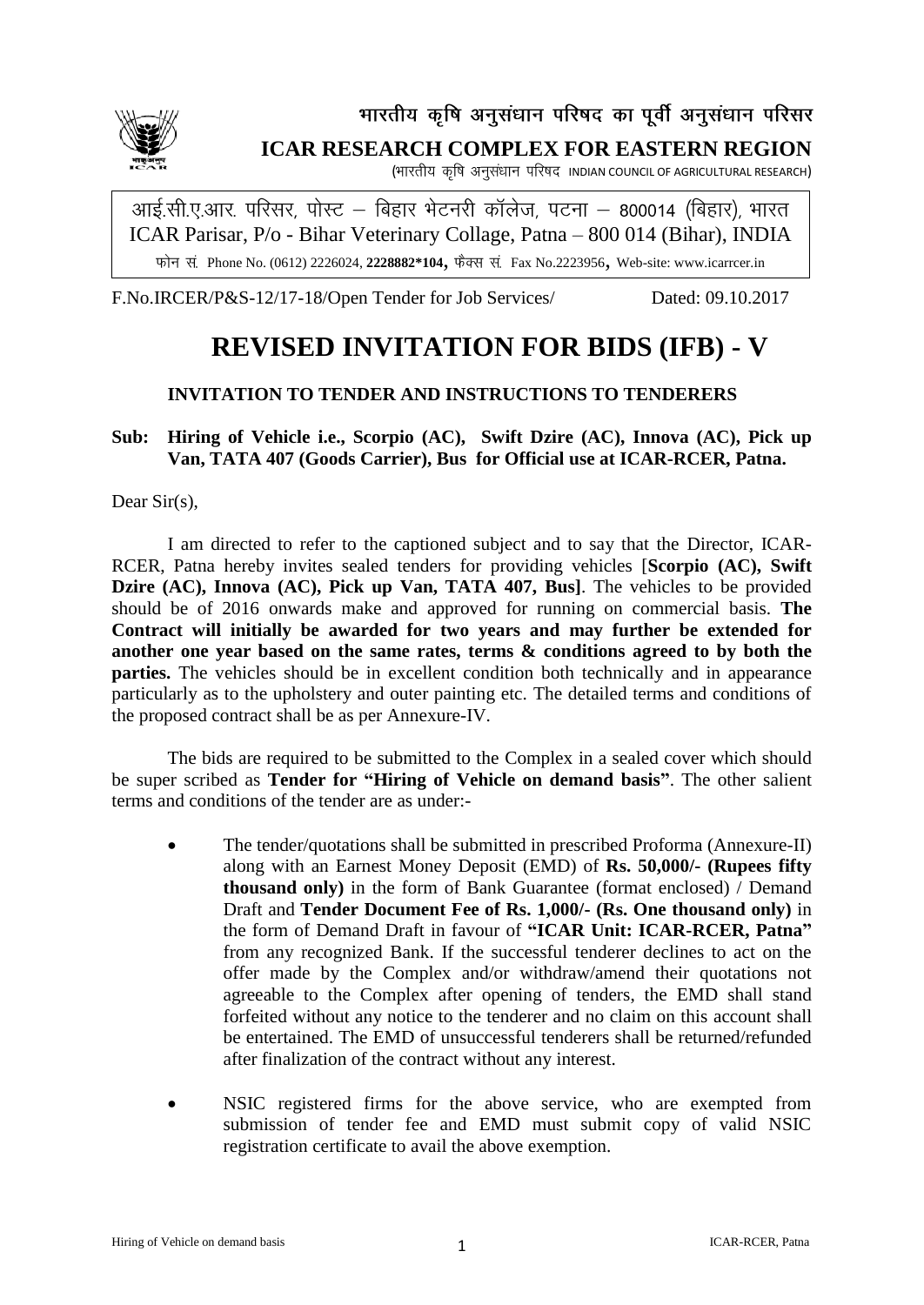- The bid is also to be accompanied with the experience details and other relevant information which the prospective bidder may like to bring to the notice of the Institute.
- The contract shall ordinarily be awarded to the lowest evaluated bidder whose bid has been found to be responsive and who is eligible and qualified to perform the contract satisfactorily.
- The evaluation of bids will be based on the consolidated lowest bid-price, not to be based on the lowest bid-price for any individual service-package. As such, the Negotiation, if any under special circumstances and with the approval of the Competent Authority, will be held only with the bidder, whose overall consolidated bid-price is found to be the lowest. While awarding the contract, the Institute may choose to delete certain service-packages, if their respective bid-prices appear to be unreasonable.
- The Late bids i.e. bids/alteration/modification to bids received after the stipulated date and time of receipt shall not be considered.
- Apart from the quotation, the invitation to Tender along with Annexure-I must be sealed and signed by the tenderer on each and every page. The entire set of invitation to tender with Annexure-I and the quotation shall be dropped in the Tender Box. The tenderer may retain a copy of the same set for his use.
- The offer has to be kept open for acceptance by the Complex for 180 days from the date of tender opening.
- **An amount of Rs. 100000/- (Rupees One lakh) only in shape of Bank Guarantee / Demand Draft as Security Deposit** is to be deposited by the selected agency/successful tenderer, only after receiving a communication from the Institute. In the event of non-deposition of the same, the earnest money will be forfeited. The security money shall be refunded to the contractor after satisfactory completion of the contract or adjusted against any damages or loss of property etc. caused by the personnel deputed by the agency. No interest will be paid on the security money deposited with the Complex.
- The tenderer is being permitted to tender in consideration of the stipulation on his/her part that after submitting his/her tender, he/she will not withdraw his/her offer or modify the terms and conditions thereof. Should the tenderer fail to observe and comply with the foregoing stipulation, the EMD amount will be forfeited. In the event of the offer made by the tenderer not being accepted, the amount of earnest money deposited by the tenderer will be refunded, after he/she has applied for the same, in the manner prescribed by the Institute.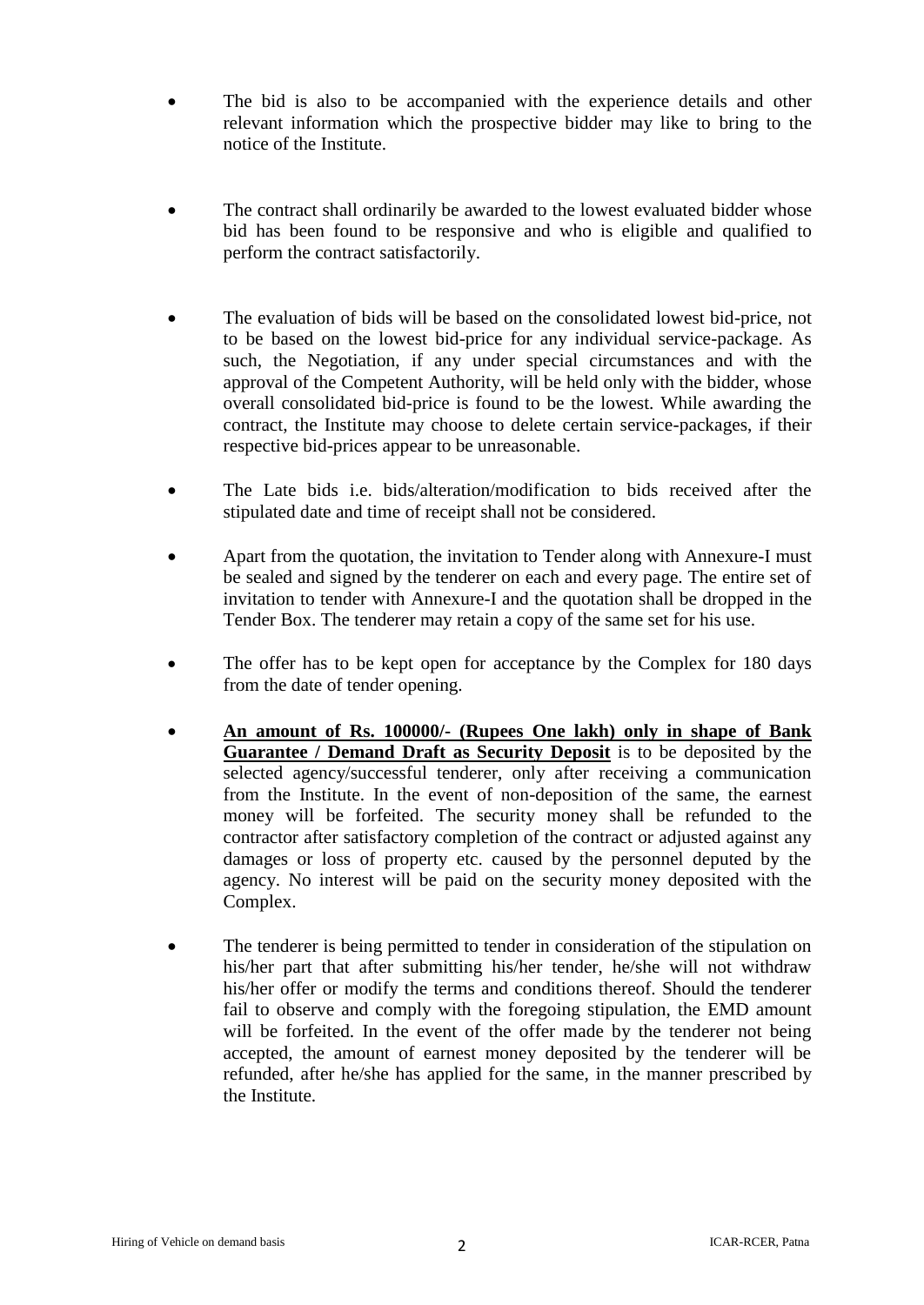- **The entire tender document including tender form should be returned intact with tenderer's signature and seal on every page and any pages should not be detached. In the event of the space provided on the schedule form being insufficient for the required purpose, additional pages may be added. Each additional page must be numbered consecutively and be signed in full by the tenderer. If any modification of the schedule is considered necessary, it should be communicated by means of a separate letter along-with the tender. The pages added must be numbered and number of pages added must be stated.**
- In the financial bid the bidder must quote the rates in figures as well as in words. The amount of each item should be worked out and total should be given.
- The original copy of the tender is to be enclosed in double cover. The inner cover should be sealed as Technical Bid and Financial Bid and placed in one envelop. The outer cover should be *super-scribed "Bid for Hiring of Vehicle on Demand Basis at ICAR-RCER, Patna". The tenderer shall place two envelopes clearly marked containing technical bid and financial bid separately in the main envelop. All supporting document towards qualification criteria including EMD and Tender Document Fee must be placed in the Technical Bid. The Financial Bid will have only Schedule of Rates.*

The sealed bid, in the prescribed proforma only, are to be dropped in the tender box placed at the P&S Section (Room No. 104), ICAR-RCER, Patna. The due date and time for submission of the tender/quotations is 02.30 P.M. on 23.10.2017. The tender/quotations shall be opened on the same date at 3.00 P.M. in the presence of bidder, who may like to be present. *It may be specifically noted that the tender/quotations are required to be submitted with EMD with necessary documents and in the prescribed proforma only. The Institute reserves the right to accept/reject any or all the tender/quotation received and the decision of this Institute in this regard shall be final and binding.*

You may accordingly submit your quotations, if interested.

Yours faithfully

For and on behalf of the Director ICAR-RCER, P/O – BVCC, Patna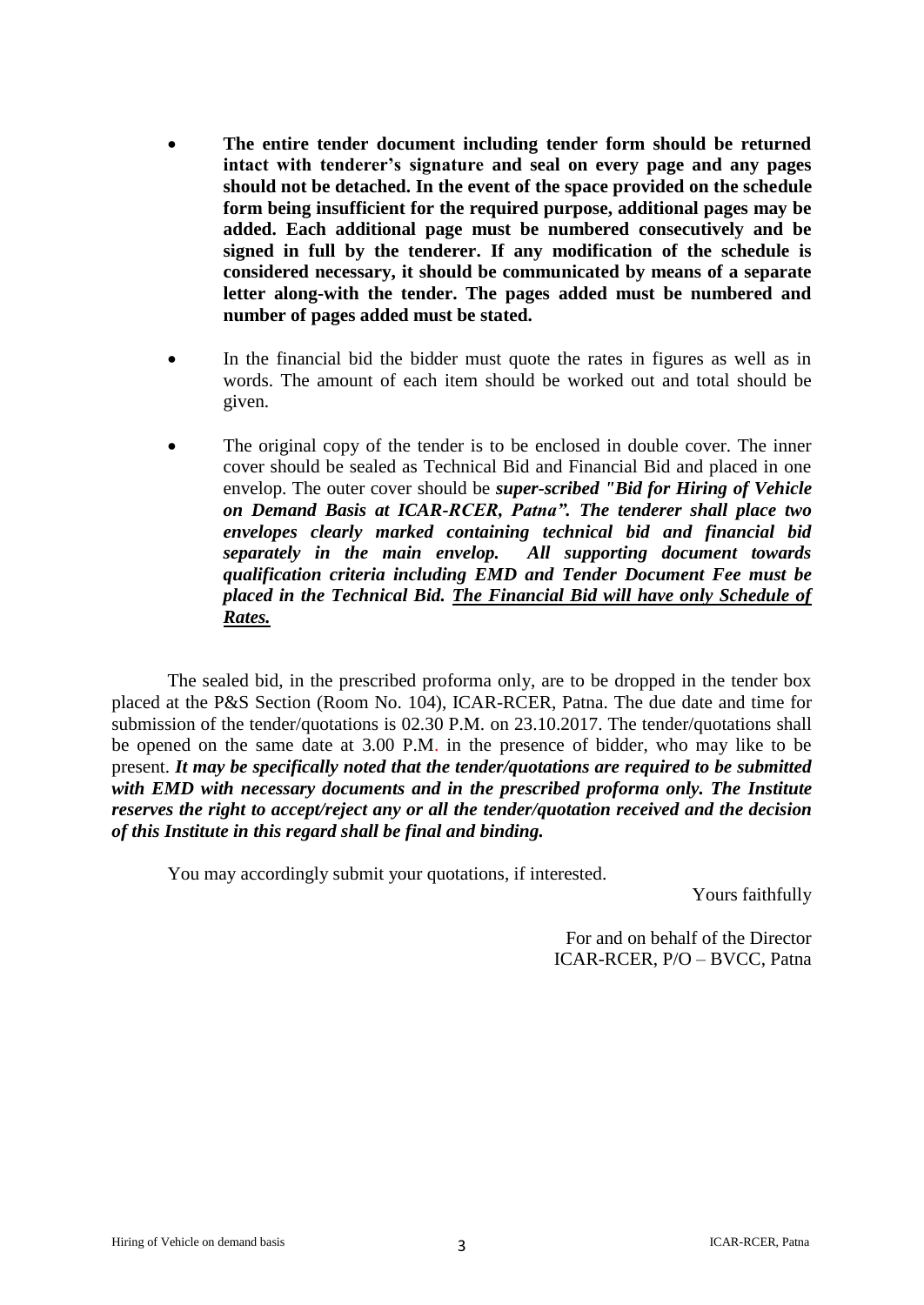# **Special Conditions of Contract**

1. (i) The vehicle should be self-starting and in good condition

## **(ii) MODEL OF THE VEHICLE SHOULD NOT BE PRIOR TO 2016.**

- (iii) In case condition of vehicles is not found to be satisfactory and in acceptable standards, the offer is liable to be rejected.
- (iv) The vehicle should be registered as a commercial vehicle with road transport office and contractor should submit relevant papers of registration of vehicle before starting the work.
- Sr. No. Particulars Required Qty. Location for providing the vehicle at i) **Scorpio (AC)** As applicable ICAR-RCER, Patna ii) **Swift Dzire (AC)** As applicable ICAR-RCER, Patna iii) **INNOVA**  $(AC)$  As applicable ICAR-RCER, Patna iv) **Pick up Van (04 Wheeler)** As applicable ICAR-RCER, Patna v) **TATA 407 (Goods Carrier)** As applicable ICAR-RCER, Patna vi) **Bus 30 Seater (Non AC)** As applicable ICAR-RCER, Patna vii) **Bus 42 Seater (Non AC)** As ICAR-RCER, Patna
- 2. Contractor will be required to provide the following vehicles:-

# 3. **The duty point would be ICAR-RCER, Patna or any other place intimated by the Complex from time to time and not from garage to garage.**

applicable

- 4. The period of Contract (for hiring) will be for Two years, however, may be extended upto maximum 1 year (total 3 years), subject to consistently good services rendered by the Contractor.
- 5. The drivers;-
	- (I) Should be experienced.
	- (ii) Should possess an appropriate and valid Driving License.
	- (iii) Should report for duty in uniform.
	- (iv) Should be courteous and well mannered.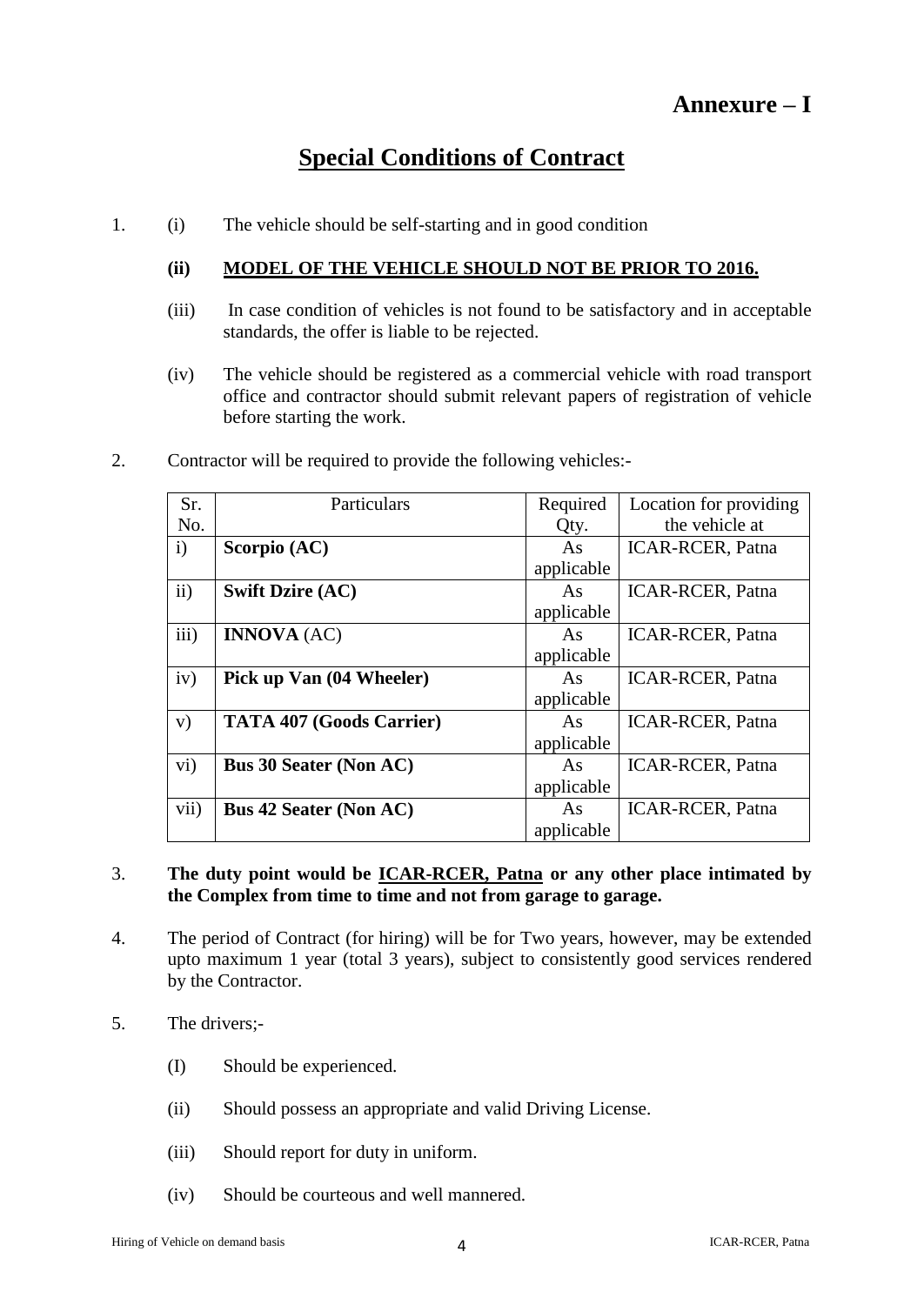(v) Will be required to maintain a Duty Slip/Logbook, which will be signed by the officer using the vehicle or any other persons authorized by her/him.

## 6. The **drivers should be provided with a mobile phone by the contractor and the mobile number should be communicated to the office.**

- 7. The vehicle provided by the Contractor should have proper seat covers etc. (whenever required).
- 8. The cost of hiring quoted by tenderer should include salary of driver, cost of diesel and other consumables, all repair and maintenance costs, all taxes applicable on hired vehicles by road transport authorities (like registration charges. insurance charges etc.), mobile phone for driver etc. No such extra cost will be borne by the Institute.
- 9. The vehicles provided by contractor will be required to play on all kinds of roads and surfaces, in all kinds of weather conditions. If required, the vehicles along with driver may have to stay out of station, as per requirement.
- 10. Since the officer may be required to move in any emergency or otherwise at odd hours in the night, when petrol pumps remain closed, the fuel in the fuel tanks must never be below the half way mark. The contractor must ensure availability of diesel at any given time, equal to half the capacity of the fuel tank. When the fuel tank reaches the half way mark, it should immediately be arranged to be filled to full capacity, by the contractor.
- 11. Nothing extra will be paid to the contractor due to fluctuation in cost of diesel or any other consumable items, registration charges etc. during the period of contract.
- 12. In case the vehicle breaks down or is required to be taken under repair, another vehicle of similar type will have to be provided by the contractor under same terms and conditions for the previous verhicle.
- 13. Necessary Registration Certificate, insurance of the vehicles, environmental clearance, etc. should be valid and complete in all respects.
- 14. All the taxes and duties what-so-ever leviable by the Government (State or Central) or any body, shall be borne by the contractor and will be deducted from his bill on monthly basis.
- 15. Subject to any deduction or recoveries which the Council may be entitled to make under the contract, the income tax, surcharge on income tax and sale tax (trade tax) as applicable from time to time by the government shall be deducted from his bill.

### 16. **Penalty clause for non-compliance:-**

| (i)   | Driver not in uniform                                                         | $\mathbb{R}^n$            | Rs.1000/- per instance                                                                       |
|-------|-------------------------------------------------------------------------------|---------------------------|----------------------------------------------------------------------------------------------|
| (ii)  | Unwashed seat cover                                                           | $\mathbb{R}^{\mathbb{Z}}$ | Rs.1000/- per instance                                                                       |
| (iii) | Inadequate fuel                                                               | $\mathbb{Z}^{\mathbb{Z}}$ | Rs.2000/- per instance                                                                       |
| (iv)  | Failure to provide alternate<br>Vehicle in case vehicle goes<br>under repair. | $\sim 10$                 | Rs.500/-per hour of delay up to 3 hours<br>and for delay beyond 3 hours Rs.2000/-<br>per day |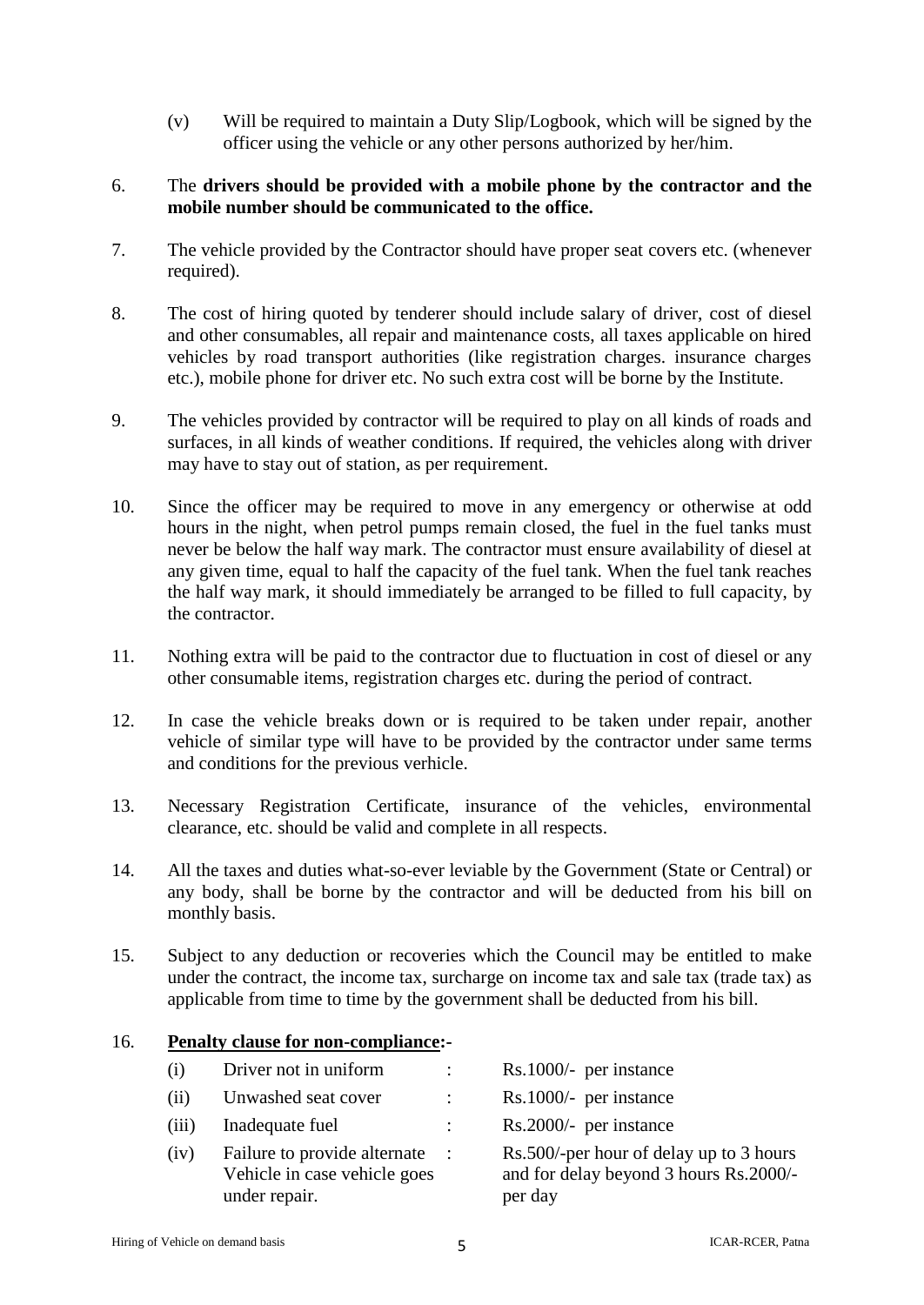| (v)  | Instances of any tempering               |                                                                                                              |
|------|------------------------------------------|--------------------------------------------------------------------------------------------------------------|
|      | of Odometer*                             | Non-payment of bill for the particular<br>Journey and other penalty as decided by<br>the Competent Authority |
| (vi) | Mis-behaviour/Mis-conduct of :<br>Driver | Rs. 500/- per instance                                                                                       |

\* In case odometer becomes non-functional due to genuine reasons, the same must be immediately reported to the travelling officer, who will then ensure to manually maintain and certify the actual distance travelled.

- 17. Contractor has to submit power of attorney/affidavit in favour of one who is authorized to sign various documents, bills, MB, contract agreement etc. to enter into contract agreement & submit partnership deed if any.
- 18. Vehicles are to be supplied and work has to be executed strictly as per the tender schedule and specifications given by the Complex.
- 19. Payment shall be made through cheque/ E-payment (RTGS/NEFT) only.
- 20. ICAR administration shall not be responsible for any accident, damage etc. to the vehicle during the period of hire.
- 21. Compliance of all relevant labour laws must be ensured by the contractor, including rules relating to payment of wages, providing prescribed rest etc.
- 22. **TERMINATION:-** This contract can be terminated by giving one month's notice on either side and that any notice required to be served shall be sufficiently served on the parties, if delivered to them personally or dispatched at the address given hereinunder through registered post.

#### **23. Tender's Credentials:-**

Documents testifying tenderer's previous experience, financial status should be produced along with the tender or when desired by Competent Authority of Complex.

Tenderer(s) who has/have carried out any work in Govt. sector should submit credentials, along with tender to establish.

- (i) His capacity to carry out the works satisfactorily
- (ii) His financial status supported by Bank reference and other documents
- (iii) Certificate duly' attested and testimonials regarding contracting experience for the type of job for which tender is invited with list of works carried out in the past.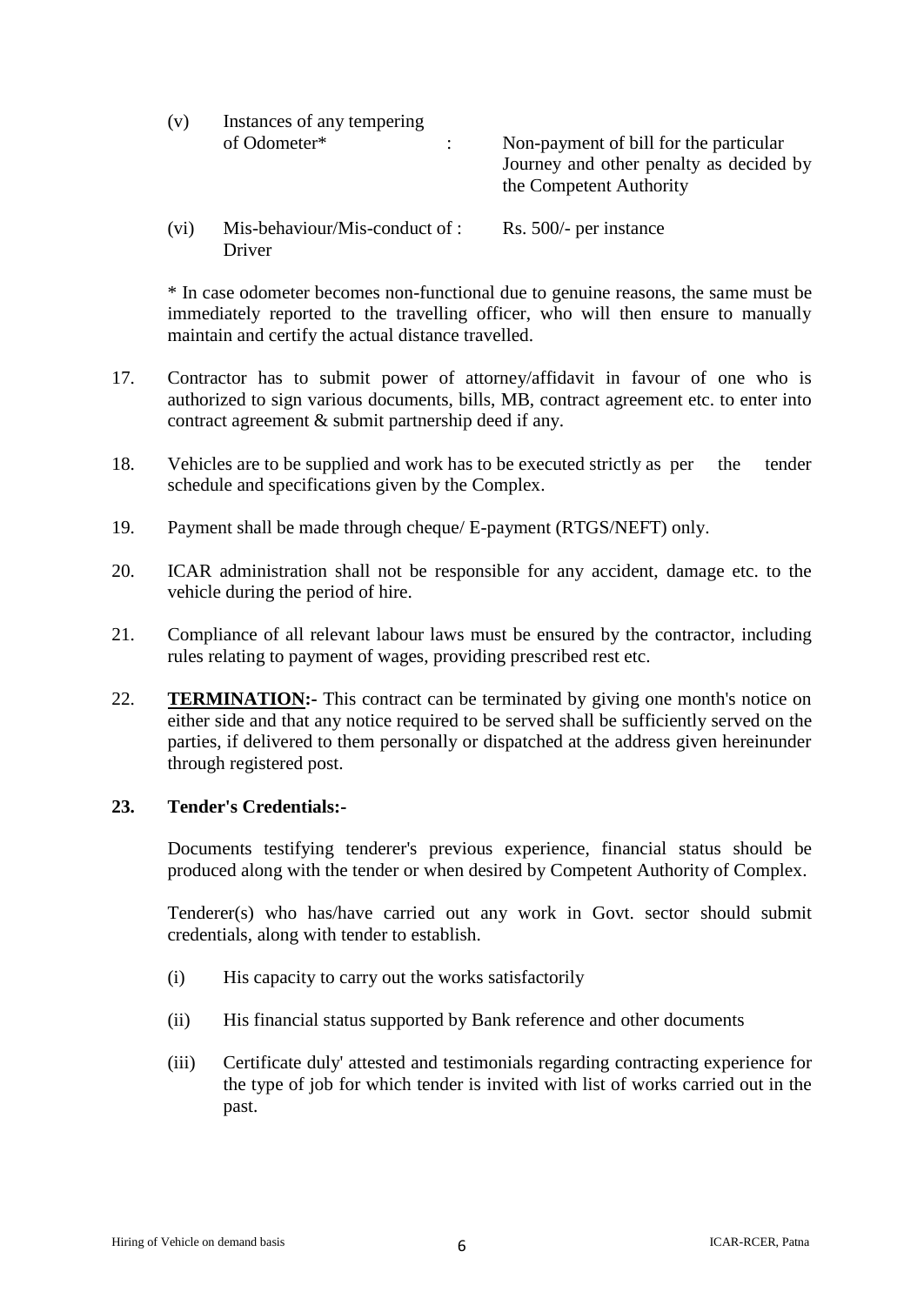## 24. **ELIGIBILITY CONDITIONS:-**

| $\overline{i}$ . |                                 | EMD details (Amount, Name of Bank Branch, DD                                         |                             |
|------------------|---------------------------------|--------------------------------------------------------------------------------------|-----------------------------|
|                  | No. and date)                   |                                                                                      |                             |
| ii.              |                                 | Minimum turnover of the firm not less than                                           |                             |
|                  |                                 | <b>Rs.10.00 lakh</b> (Rupees ten lakh only) during last                              |                             |
|                  |                                 | three financial year. (Attach certified Balance                                      |                             |
|                  |                                 | Sheet of Last three Financial Year (i.e. 2014-15,                                    |                             |
|                  | 2015-16 and 2016-17)            |                                                                                      |                             |
| iii.             |                                 | Minimum three years continuous experience of the firm in the field of providing such |                             |
|                  |                                 | services in Central/State Govt. establishments/ Autonomous bodies of Govt. of India/ |                             |
|                  | Corporations of Govt. of India. |                                                                                      |                             |
|                  |                                 | Bidder to provide the details (Attach copies):-                                      |                             |
|                  | Period                          | Name of the Govt./Semi Govt.                                                         | Value of work done (in Rs.) |
|                  |                                 | Organization                                                                         |                             |
|                  | 2014-15                         |                                                                                      |                             |
|                  | 2015-16                         |                                                                                      |                             |
|                  | 2016-17                         |                                                                                      |                             |
| iv.              |                                 | Details of work premises including infrastructure                                    |                             |
|                  | available                       | including no. of registered vehicle                                                  |                             |
|                  | directly under the firm.        |                                                                                      |                             |
| V.               |                                 | The details of registration(s) viz. No., date, validity                              |                             |
|                  | etc.                            | with Government authorities<br>towards                                               |                             |
|                  |                                 | incorporation of the firm, running of stated business                                |                             |
|                  |                                 | viz. Labour License, GST and authorized premises.                                    |                             |
| vi.              |                                 | The details of the PAN Card, GST, ITR of Last                                        |                             |
|                  |                                 | three Financial Year must be mentioned and                                           |                             |
|                  |                                 | copy of the same is to be attached with the                                          |                             |
|                  | <b>Technical Bid.</b>           |                                                                                      |                             |

I/we undertake that documents are genuine/authentic and nothing has been concealed and that I/we are not debarred by any Government organization and competent are to contract. I/we understand that the contract is liable to be cancelled, if found to be having obtained through fraudulent means/concealment of information.

Note: All the documents, as mentioned in Sl. No. (i) to (vi) must be enclosed in Technical Bid. The envelope containing Financial Bid must have only the financial bid and no other document.

24. Non-compliance with any of the above conditions is liable to rejection of tender.

**------- xxxx -----**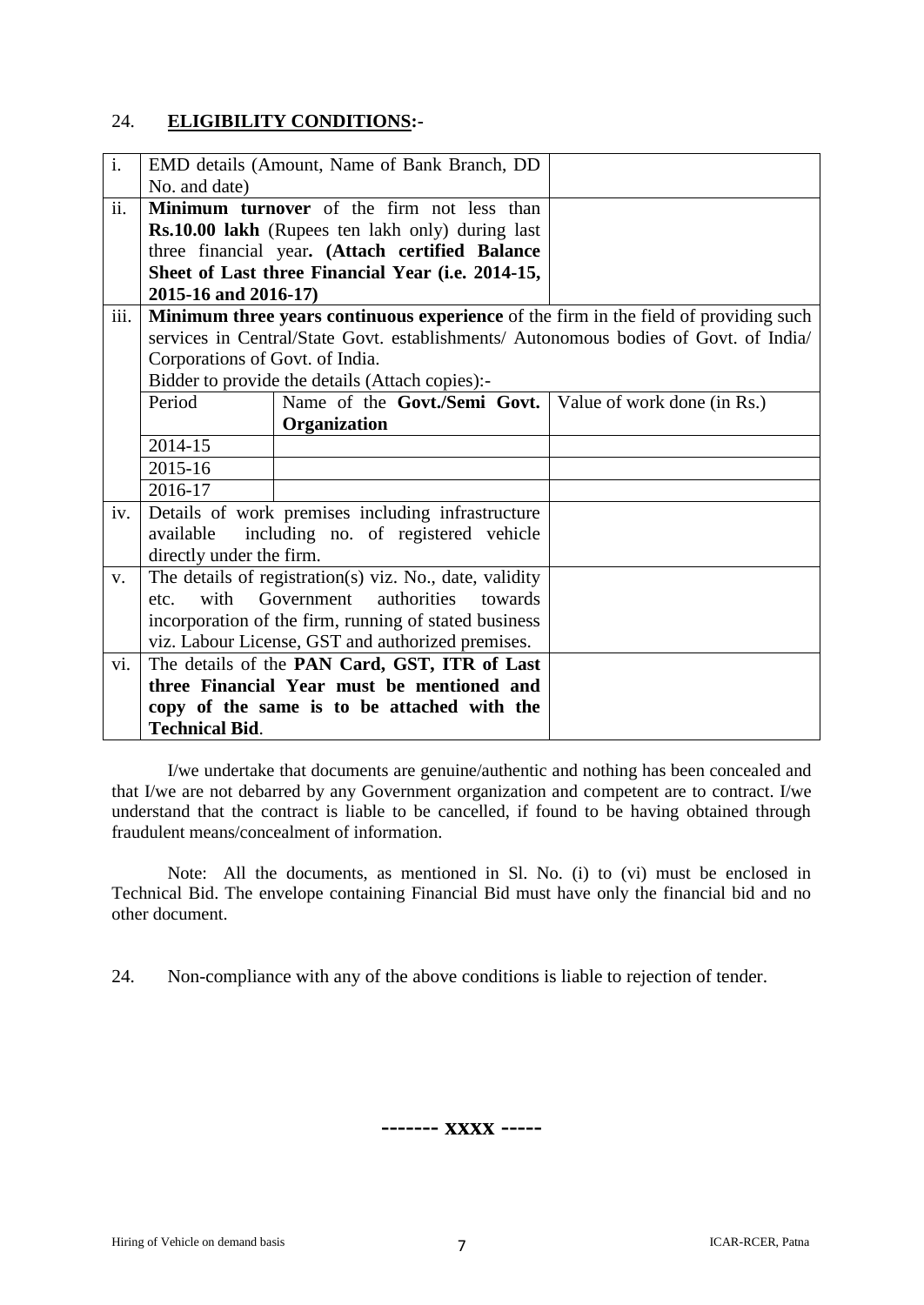## **SPECIAL TERMS & CONDITIONS** OF THIS **BI-ANNUAL CONTRACT**

Keeping in view the guidelines enunciated by the Ministry of Finance, Department of Expenditure in the Manual of Procurement of Good & Services, 2006 in accordance with the new General Financial Rules (GFR), 2017, it has been decided to introduce the element of Price Variation for fuel-element (subject to maximum 50% of contract value, in accordance with these guidelines) at the time of regular half-yearly Wage-Revisions by the Ministry of Labour, Govt. of India. The **illustrative formula for price variation clause** is **reproduced** below, from the aforestated **GoI, MoF Manual**, followed by **an illustrative example for using this price variation formula**:-

## **ILLUSTRATIVE FORMULA FOR PRICE VARIATION CLAUSE**

The **formula** for **Price Variation** should **ordinarily include** a **fixed element**, a **material element** and a **labour element**. The figures representing the **material element** and the **labour element** should **reflect** the corresponding proportion of **input costs**, while the **fixed element** may **range** from **10** to **25%**. That portion of the price represented by the **fixed element**, will **not** be **subject** to **variation**. The **portions** of the **price** represented by the **material element** and **labour element** alone will **attract price variation**. The **formula** for **price variation** will thus be:

$$
P_1 = P_0 \{F + a (M_1/M_0) + b (D_1/D_0)\} - P_0
$$

- Where  $P_1$  is the **adjustment amount** payable to the supplier (a minus figure will indicate a reduction in the Contract Price)
- **P<sup>0</sup>** is the **Contract Price** at the **base-level**.
- **F** is the **Fixed element** not subject to Price variation.
- **a** is the **assigned percentage** to the **Fuel element** in the Contract price.
- **b** is the **assigned percentage** to the "**Driver-charges' element** in the Contract price.
- **D<sup>0</sup>** and **D<sup>1</sup>** are the **wage indices (as applicable for skilled Driver)** at the **base month and year** and at the **month and year** of **calculation** respectively.
- **F<sup>0</sup>** and **F<sup>1</sup>** are the **Fuel Price indices** at the **base month and year** and at the **month and year of calculation** respectively.
- **3.** If more than one major item of Fuel (Diesel/Petrol) is involved, the Fuel element can be broken up into two components such as Fx & Fy.
- *4. Following conditions would be generally applicable to Price Adjustment:-*
	- *(a) Base dates shall be due dates of opening of tenders.*
	- *(b) Date of adjustment shall be mid point of manufacture.*

**2.**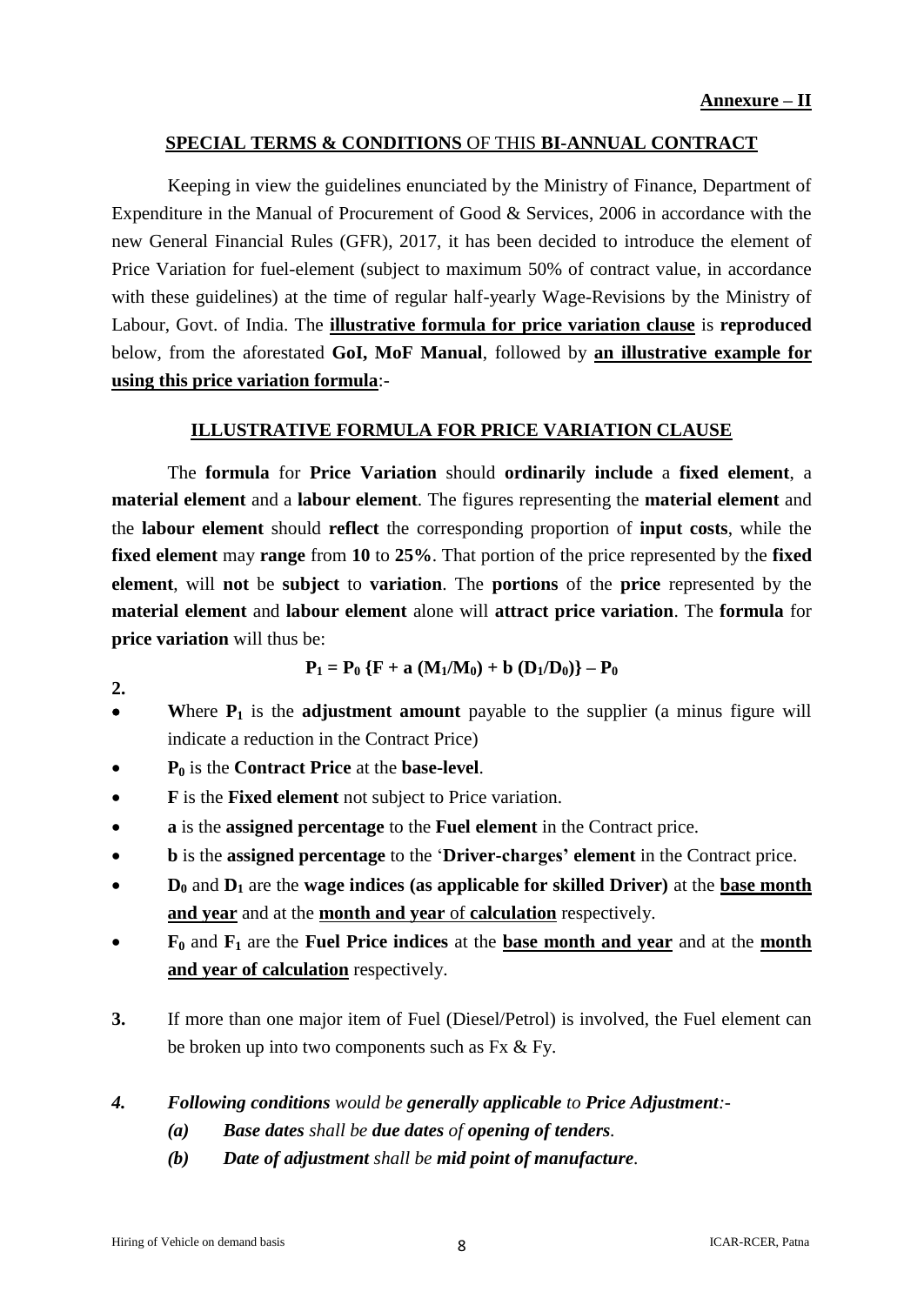- *(c) No price increase is allowed beyond original DP, unless the delay is attributable to the buyer.*
- *(d) Total adjustment will be subject to maximum ceiling prescribed in the contract.*
- *(e) No price adjustment shall be payable on the portion of contract price paid to the contractor as an advance payment.*

## **AN ILLUSTRATIVE EXAMPLE FOR USING PRICE VARIATION FORMULA**

As per the clause 3 of the guidelines of Ministry of Finance on "Illustrative Formula for Price Variation Clause" reproduced at preceding Annexure-II, the Price Variation Formula should have only three elements viz. a Fixed Element (not to be less than 50%), Wage element (for skilled Drivers) and a Fuel Element (for Petrol/Diesel). The Fixed Element shall in such cases be **50%** or more.

Accordingly, in case of our IFB, inviting bids for Taxi-Hiring-Rate-Contract, it is decided to have the following three elements in our Price Variation Formula:-

- i) Fixed Element: *Irrespective of actual Hiring-Rate quoted by the Bidder*, the Fixed Element (i.e. Monthly Hiring Rate, devoid of Fuel charges & Drivercharges) shall be kept at not less than 50%, for the purpose of calculating the admissible Price Variation figure.
- ii) Wage Element: It will be the Monthly Rate for Driver-charges quoted by the Bidder. This element will be variable, exactly as per the Minimum Wages revised half-yearly (on  $1<sup>st</sup>$  April &  $1<sup>st</sup>$  October every year), by the Ministry of Labour, Govt. of India, for skilled Drivers..
- iii) Fuel Element: It will be the Monthly Rate quoted by the bidder for Fuel charges for minimum 1000 kilometres per month per vehicle. This element will be variable, exactly as per the Fuel Price (for Diesel/Petrol) revised from time to time, as per existing Govt. Rules and Regulations.

**-------- x --------**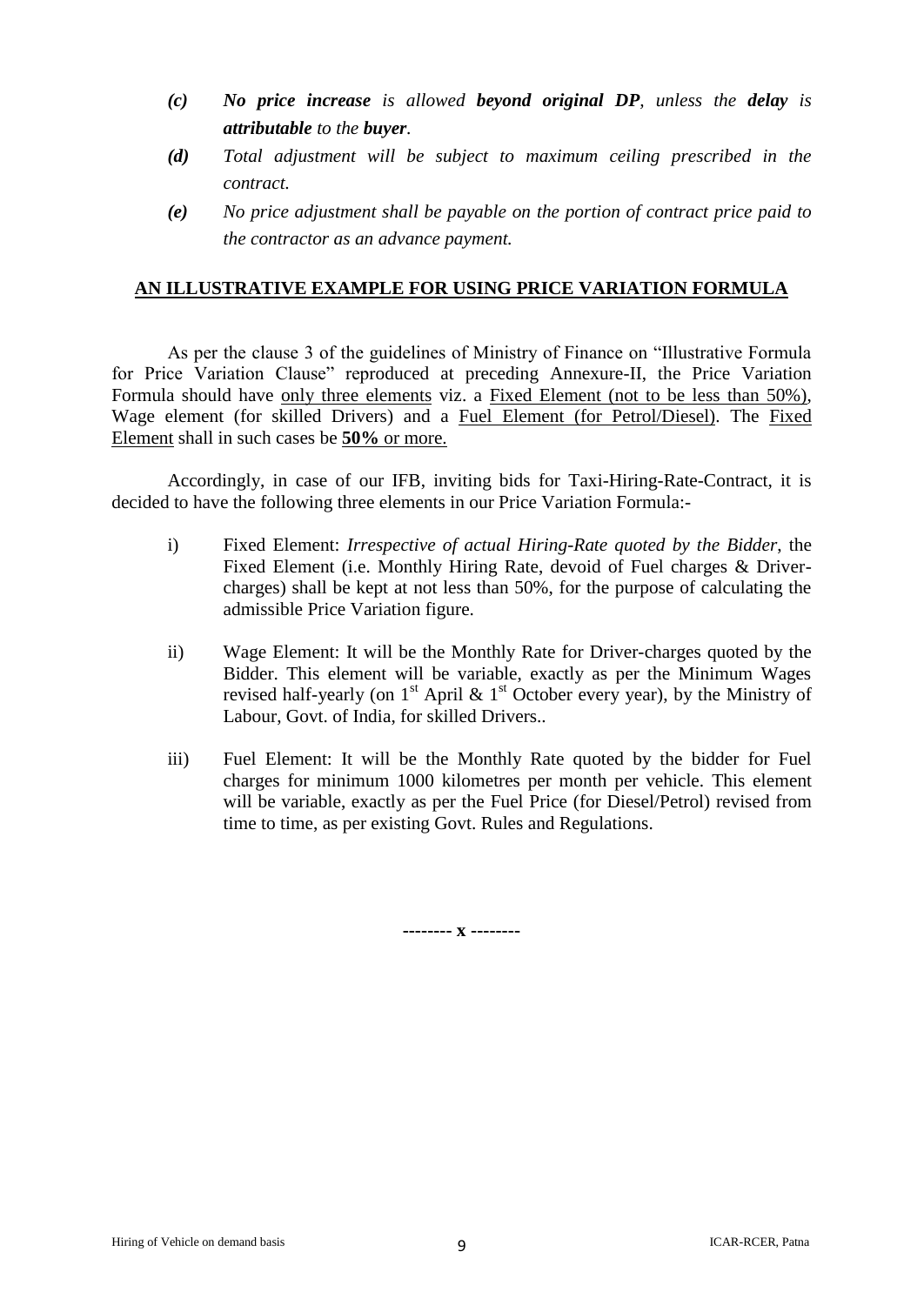## **Rate Schedule**

IFB-I

The Director, ICAR-RCER, ICAR Parisar, P/O – BVCC, Patna – 800 014.

### **Sub: Hiring of Vehicle i.e.** [**Scorpio (AC) , Swift Dzire (AC), INNOVA (AC), Pick up VAN (Goods Carrier), TATA 407 & Bus ] on demand basis at ICAR-RCER, Patna for local and outstation journey - regarding.**

Sir,

To,

I/We intend to submit the tender/quotation on the subject mentioned above and hereby consent to agree/accept all the terms and conditions stipulated in ICAR-RCER, IFB-V. The information desired and the rates quoted are as per following details:-

| Sr.              | <b>Details of</b>                        | <b>Distance</b> | Days/     | <b>Type of Vehicle</b> | Rate     | <b>Estim</b> | <b>Amount</b>           |
|------------------|------------------------------------------|-----------------|-----------|------------------------|----------|--------------|-------------------------|
| N <sub>0</sub>   | <b>Destination</b>                       |                 | Hour      |                        | per      | ated         | (In Rs.)                |
|                  |                                          |                 | ${\bf S}$ |                        | trip $/$ | Qty          |                         |
|                  |                                          |                 |           |                        | KM       | per          |                         |
|                  |                                          |                 |           |                        | (in      | trip/K       |                         |
|                  |                                          |                 |           |                        | $Rs.$ )  | $M^*$        |                         |
|                  |                                          |                 |           |                        | #        |              |                         |
| $\mathbf{1}$     | $\overline{2}$                           |                 | 3         | $\overline{4}$         | 5        | 6            | $\overline{\mathbf{z}}$ |
|                  |                                          |                 |           |                        |          |              | $\{ = (5 \times$        |
|                  |                                          |                 |           |                        |          |              | 6)                      |
|                  | Hiring of Vehicle for ICAR-RCER, Patna:- |                 |           |                        |          |              |                         |
|                  |                                          |                 |           | Scorpio (AC)           |          | 100          |                         |
|                  |                                          | Upto 40         | 8         | Swift Dzire (AC)       |          | 100          |                         |
|                  |                                          | KM              | Hours     | Innova (AC)            |          | 50           |                         |
|                  |                                          |                 |           | Pickup VAN (4 Wheeler) |          | 10           |                         |
|                  |                                          |                 |           | Scorpio (AC)           |          | 100          |                         |
|                  |                                          |                 |           | Swift Dzire (AC)       |          | 100          |                         |
|                  | Local<br>Journey                         | Upto 80<br>KM   | 01<br>Day | Innova (AC)            |          | 50           |                         |
| A.               |                                          |                 |           | Pickup VAN (4 Wheeler) |          | 10           |                         |
|                  |                                          |                 |           | Bus 30 Seater (Non AC) |          | 10           |                         |
|                  |                                          |                 |           | Bus 42 Seater (Non AC) |          | 10           |                         |
|                  |                                          | Extra           |           | Scorpio (AC)           |          | 1000         |                         |
|                  |                                          | Kilometers      |           | Swift Dzire (AC)       |          | 1000         |                         |
|                  |                                          | run             |           | Innova (AC)            |          | 1000         |                         |
|                  |                                          | (Rate to        | 1 Day     | Pickup VAN (4 Wheeler) |          | 200          |                         |
|                  |                                          | be              |           | Bus 30 Seater (Non AC) |          | 500          |                         |
|                  |                                          | quoted)         |           | Bus 42 Seater (Non AC) |          | 500          |                         |
| <b>Sub Total</b> |                                          |                 |           |                        |          |              |                         |
|                  |                                          |                 |           | Scorpio (AC)           |          | 50           |                         |
|                  |                                          |                 |           | Swift Dzire (AC)       |          | 50           |                         |
|                  |                                          | Minimum         | 1 days    | Innova (AC)            |          | 50           |                         |
|                  |                                          | 200             | $\&$      | Pick Up Van            |          | 10           |                         |
|                  | Outside                                  | KM/Day          | above     | <b>TATA 407</b>        |          | 10           |                         |
| <b>B.</b>        | Journey                                  |                 |           | Bus 30 Seater (Non AC) |          | 10           |                         |
|                  |                                          |                 |           | Bus 42 Seater (Non AC) |          | 10           |                         |
|                  |                                          | Extra           | 1 days    | Scorpio (AC)           |          | 2500         |                         |
|                  |                                          | Kilometers      | $\&$      | Swift Dzire (AC)       |          | 2500         |                         |
|                  |                                          | Run             | above     | Innova (AC)            |          | 2500         |                         |
|                  |                                          | (Rate<br>to     |           | Pick Up Van            |          | 500          |                         |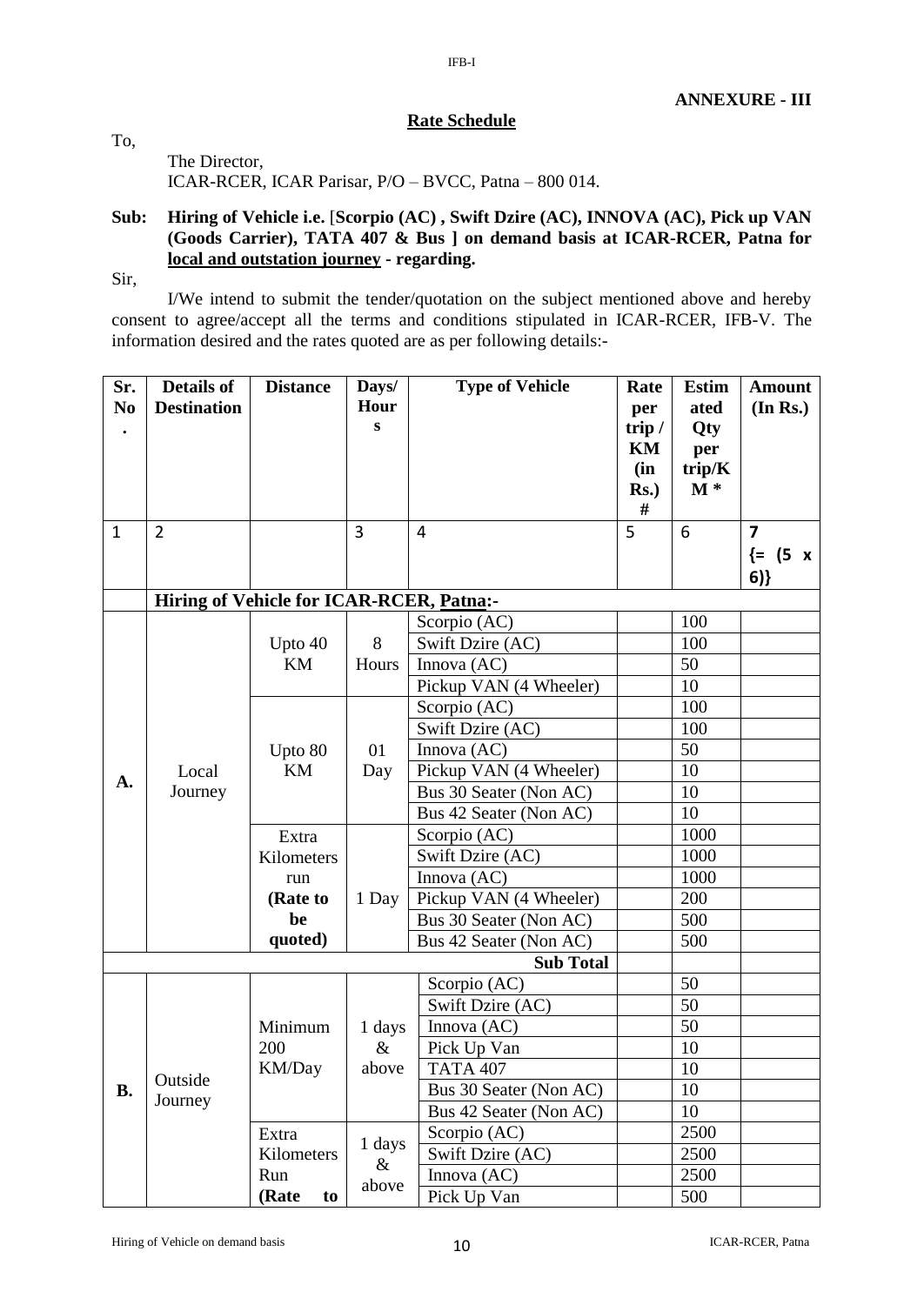|                              |            | be                                           |                         | <b>TATA 407</b>        | 500 |  |
|------------------------------|------------|----------------------------------------------|-------------------------|------------------------|-----|--|
| quoted)                      |            | Bus 30 Seater (Non AC)                       | 500                     |                        |     |  |
|                              |            |                                              |                         | Bus 42 Seater (Non AC) | 500 |  |
|                              |            |                                              |                         | <b>Sub Total</b>       |     |  |
|                              |            |                                              | 2 days<br>$\&$<br>above | Scorpio (AC)           | 50  |  |
|                              |            | Applicable                                   |                         | Swift Dzire (AC)       | 50  |  |
| $\mathbf{C}$ .               | Night Halt | between<br>12.00 mid<br>night and<br>4.00 AM |                         | Innova $(AC)$          | 50  |  |
|                              |            |                                              |                         | Pick Up Van            | 10  |  |
|                              |            |                                              |                         | <b>TATA 407</b>        | 10  |  |
|                              |            |                                              |                         | Bus 30 Seater (Non AC) | 10  |  |
|                              |            |                                              |                         | Bus 42 Seater (Non AC) | 10  |  |
|                              |            |                                              |                         | <b>Sub Total</b>       |     |  |
| Total of Sub Total $(A+B+C)$ |            |                                              |                         |                        |     |  |
| <b>GST</b>                   |            |                                              |                         |                        |     |  |
| <b>Grand Total</b>           |            |                                              |                         |                        |     |  |
| <b>Grand Total in Words</b>  |            |                                              |                         |                        |     |  |
|                              |            |                                              |                         |                        |     |  |

**Note:- If there is any other Taxes(s) other than GST, please mention it separately.**

**\* I/We fully understand that this quantity will be taken into account, only for the purpose of evaluation/comparison of bids, and, that during actual implementation of contract, the actual quantity may vary as per actual demand.**

**# The rates quoted must include all charges. The Institute will not bear any extra charge under any circumstances.**

Extra days run (for any given slab, without any extra kilometers) during any outstation journey. 1. To be applicable for one full day, in case the journey is not covered within the period admissible for night halt charges.

2. In case the Vehicle returns after 4 AM in the morning, full day charges will be admissible, provided it is retained for the remainder of the day.

| (Signature of Authorized Signatory) |
|-------------------------------------|
|                                     |
|                                     |
|                                     |

IFB-I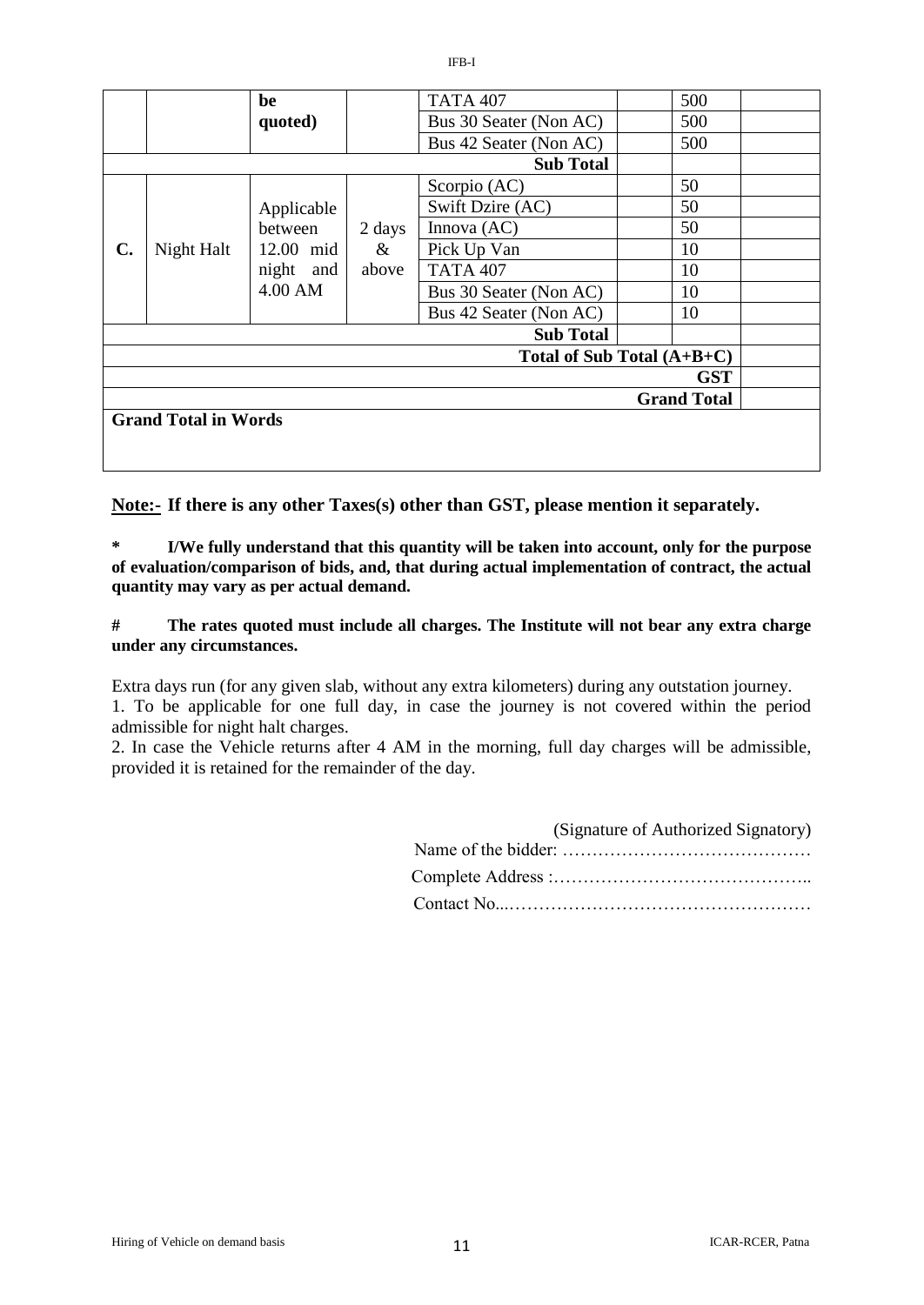## **TERMS & CONDITIONS OF THE CONTRACT RELATING TO HIRING OF PRIVATE TAXI ON DEMAND BASIS**

IFB-I

1. The vehicle to be supplied should be DLY(Commercial Vehicle) registered in the name of the firm or attached with the firm and in excellent condition mechanically as well getup wise i.e. out body/upholstery etc. should be decent looking and should have permit to go to any where in Bihar and neighboring state (such as Jharkhand ad East U.P.). The vehicle should be 2016 or later model. The selected vendor has to get the vehicles approved by the respective user before deployment to ensure the cleaning status of vehicles/upholstery. Any deviation to this shall entail cancellation of the contract prematurely /without notice.

## **2. The starting duty point will be ICAR-RCER, Patna and not garage to garage.**

- 3. The firm has to provide vehicles at any time as and when required on all working days and on call basis on holidays.
- 4. The drivers should be presentable/well behaved and should wear clean uniforms/name badges and fully conversant with the routes of Patna Municipal Area, Out of Patna/Ranchi and Bihar / Jharkhand/Eastern UP areas.
- 5. The firm shall have to provide standby vehicle in case of any break down immediately. The firm should be able to provide vehicle at odd hours and holidays also.
- 6. All expenses are to be borne by the firm in case of break down of the vehicle supplied. The vehicle charges from the point of breakdown to the destination are' to be borne by the firm to complete the trip. An immediate replacement of the break down vehicle has to be provided.
- 7. The firm should be available on its direct mobile telephone round the clock to attend to calls for vehicle in emergent cases and otherwise.
- 8. The compensation, connected expenses and legal disputes between the firm and staff deployed by it and any unforeseen casualty shall be borne/paid/settled by the firm and the Complex in no way shall be party to the dispute and will have no liability on this account.
- 9. The disputes emanating from the contract shall be adjudicated through the sole arbitration of Director, ICAR-RCER, Patna. Further the contract will be interpreted under Indian Laws.
- 10. *ln case vehicles does not report in time/does not report at all, the Complex has a right to hire a vehicle from the market and impose a fine of Rs.2000/- for each default* and recovery of additional expenditure on this account from firm's bills. The cars provided shall be inspected at random and if any vehicle/vehicles do/does not satisfy the requirements of the Complex, the vehicle/vehicles will be sent back and the hire charges for such car/cars for that will not be paid.
- 11. The payment against the contract shall be made on monthly basis.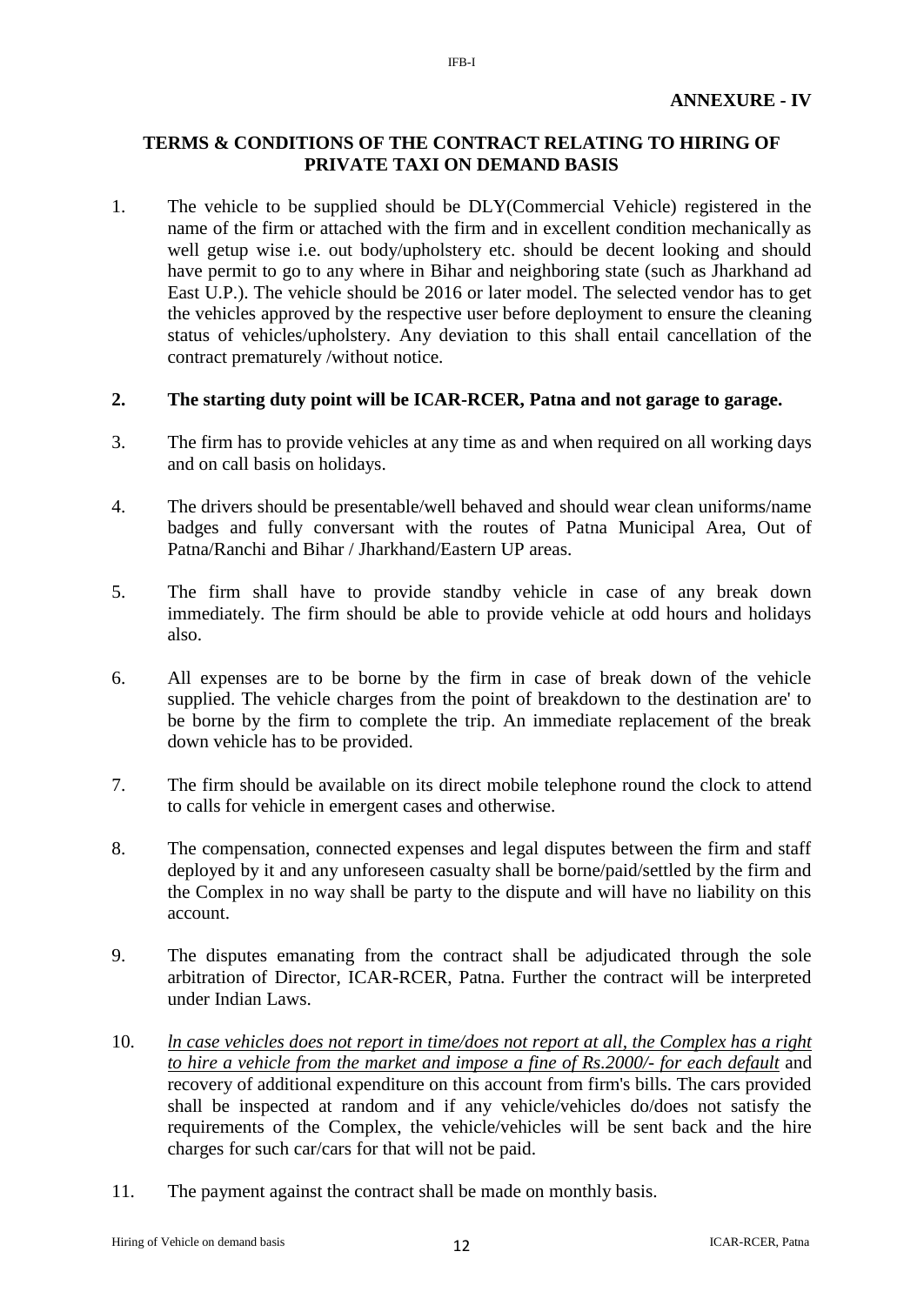- 12. A **performance security of Rs. 100,000/- (Rupees One lakh only)** shall have to be deposited by the successful tenderer in the form of FDR of any nationalized Bank in the name of Director, ICAR-RCER, Patna for the period of contract. The performance security will be forfeited for breach of the any of terms/conditions of our tender and if it is found at any time during the contract period that the services provided by the firm are poor/defective/unsatisfactory. The decision of the ICAR-RCER in this regard shall be final and binding on the firm.
- 14. The Parking Charges and Toll Taxes, if any, will be payable on reimbursement-basis, for journeys undertaken to any unspecified destination not covered within standard hiring-packages mentioned in tender documents in addition to the total charges quoted by the Contractor. The Officer(s) should, in no conditions, be asked to bear any expense on this account.

**------- xxxx -----**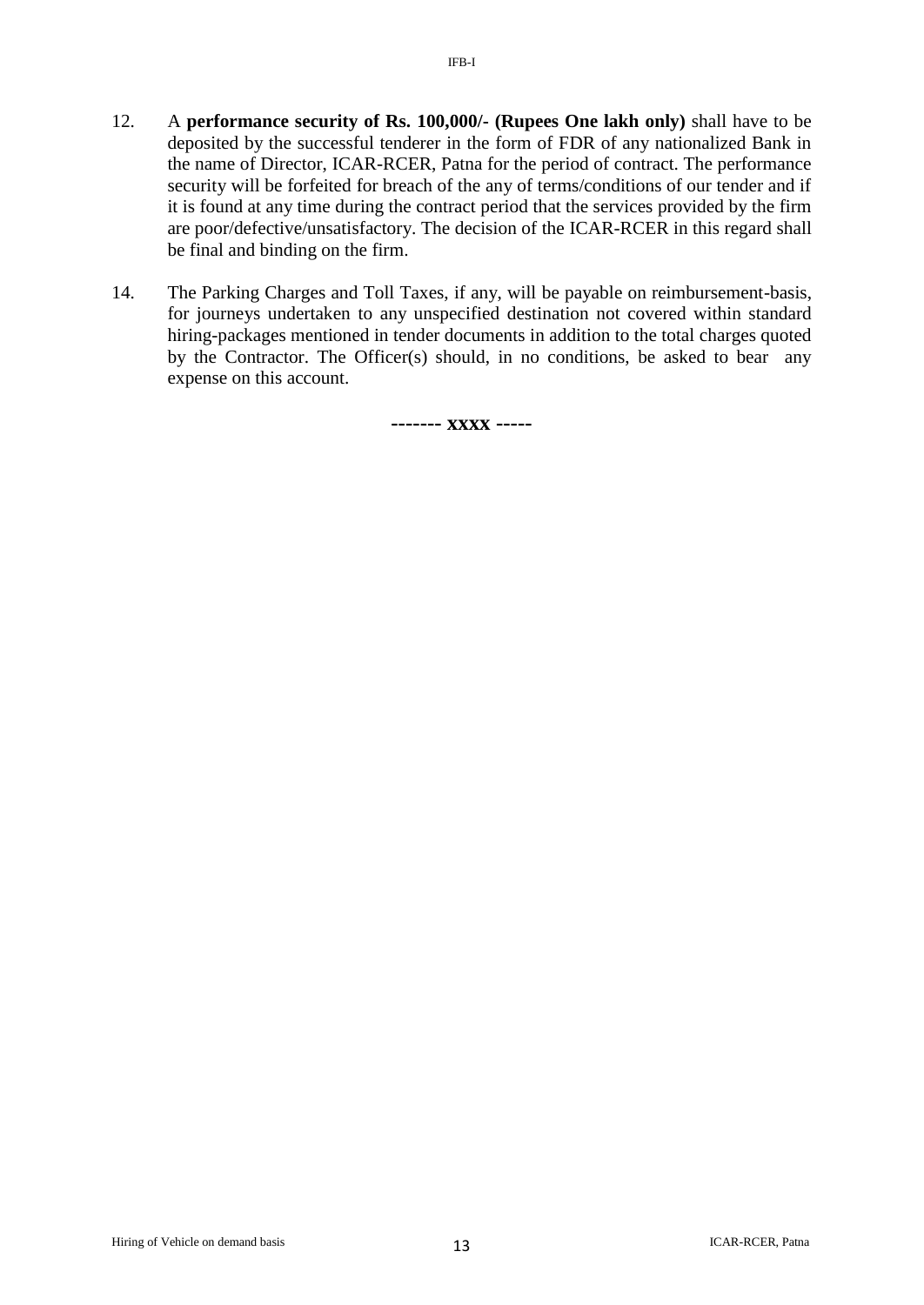#### **MODEL BANK GUARANTEE FORMAT FOR FURNISHING EMD**

IFB-I

Whereas M/s ………………..……………………… (hereinafter called the "tenderer") has submitted their offer dated …………………………….……….…………… for the supply of ……………………………………….. (hereinafter called the "tender") against the purchaser"s tender enquiry No. ……………………………………………..

KNOW ALL MEN by these presents that WE ……………………………………… of …………………………………………having our registered office at …………………… ………………… ……………. are bound unto …………………. (hereinafter called the "Purchaser) in the sum of ……………………………for which payment will and truly to be made to the said Purchaser, the Bank binds itself, its successors and assigns by these presents. Sealed with the Common Seal of the said Bank this ……… day of …… 2017.

THE CONDITIONS OF THIS OBLIGATION ARE:

- (1) If the tenderer withdraws or amends, impairs or derogates from the tender in any respect within the period of validity of this tender.
- (2) If the tenderer having been notified of the acceptance of his tender by the Purchaser during the period of its validity:
	- a) If the tenderer fails to furnish the Performance Security for the due performance of the contract.
	- b) Fails or refuses to accept/execute the contract.

WE undertake to pay the Purchaser up to the above amount upon receipt of its first written demand, without the Purchaser having to substantiate its demand, provided that in its demand the Purchaser will note that the amount claimed by it is due to it owing to the occurrence of one or both the two conditions, specifying the occurred condition or conditions.

This guarantee will remain in force upto and including 45 days after the period of tender validity and any demand in respect thereof should reach the Bank not later than the above date.

(Signature of the authorized officer of the Bank)

…………………………………………………………. ………………………………………………………….

Name and designation of the officer

Seal, name & address of the Bank and address of the Branch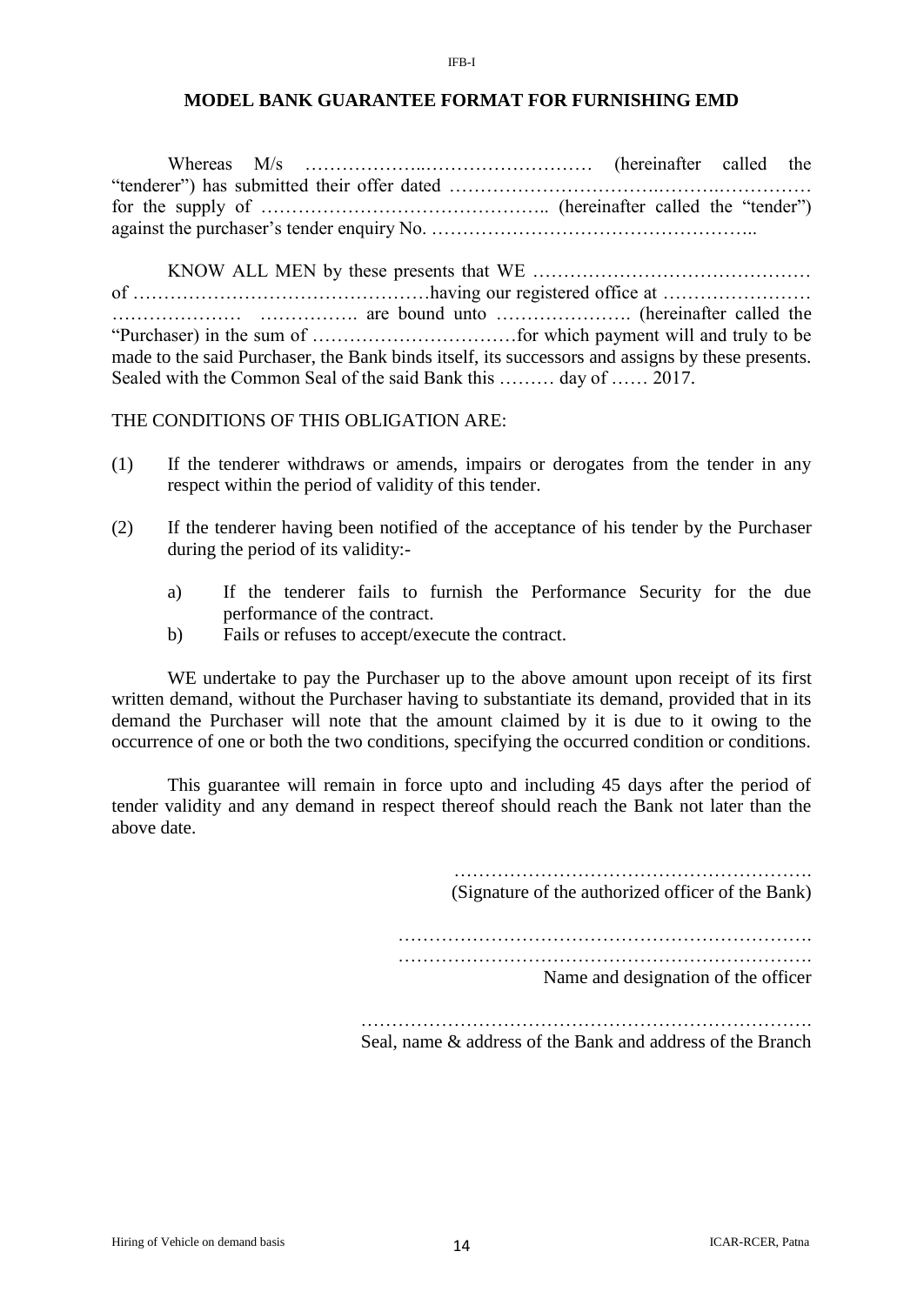#### **MODEL BANK GUARANTEE FORMAT FOR PERFORMANCE SECURITY**

To,

The Director, ICAR-RCER, ICAR Parisar, P/o – BVCC, Patna – 800 014 (BIHAR).

WHEREAS …………………………………………………………………… (name and address of the supplier) (hereinafter called "the supplier") has undertaken, in pursuance of contract no……………………………. dated …………. to supply (description of goods and services) (herein after called "the contract").

AND WHEREAS it has been stipulated by you in the said contract that the supplier shall furnish you with a bank guarantee by a scheduled commercial recognized by you for the sum specified therein as security for compliance with its obligations in accordance with the contract;

AND WHEREAS we have agreed to give the supplier such a bank guarantee;

NOW THEREFORE we hereby affirm that we are guarantors and responsible to you, on behalf of the supplier, up to a total of Rs…………………………………………………………………………………………… ………………… (amount of the guarantee in words and figures), and we undertake to pay you, upon your first written demand declaring the supplier to be in default under the contract and without cavil or argument, any sum or sums within the limits of (amount of guarantee) as aforesaid, without your needing to prove or to show grounds or reasons for your demand or the sum specified therein.

We hereby waive the necessity of your demanding the said debt from the supplier before presenting us with the demand.

We further agree that no change or addition to or other modification of the terms of the contract to be performed thereunder or of any of the contract documents which may be made between you and the supplier shall in any way release us from any liability under this guarantee and we hereby waive notice of any such change, addition or modification.

This guarantee shall be valid until the …… day of ………, 20……

(Signature of the authorized officer of the Bank) …………………………………………………………. Name and designation of the officer …………………………………………………………. Seal, name & address of the Bank and address of the Branch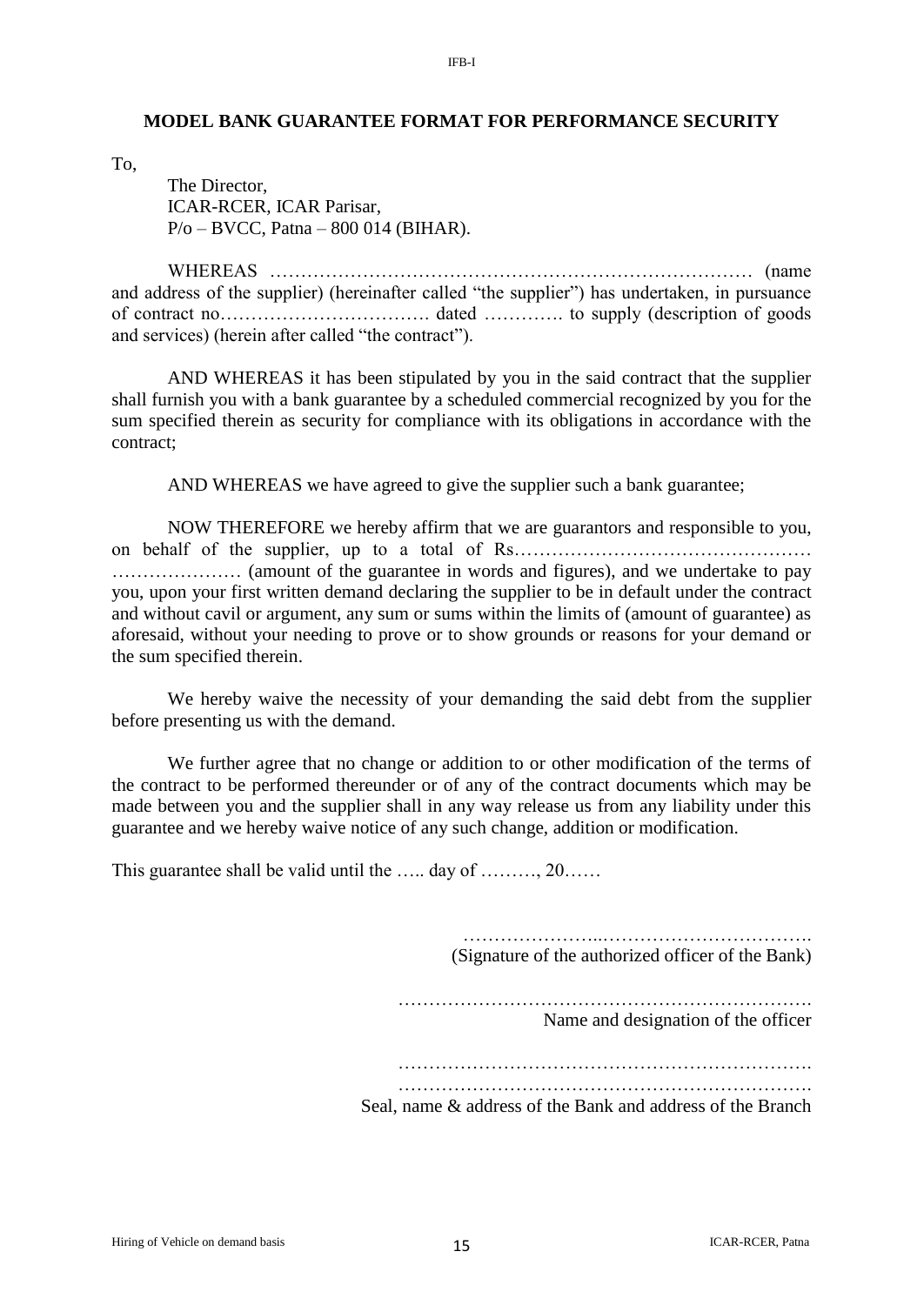#### **(TO BE PRINTED ON Rs.I00/- NON JUDICIAL STAMP PAPER BY THE HIRING ORGANIZATION)**

IFB-I

#### **AGREEMENT**

|  | Article of Agreement made this day, the       |             |  | between Shri/Smt./Kum.            |  |
|--|-----------------------------------------------|-------------|--|-----------------------------------|--|
|  | son                                           | daughter of |  | residing presently at             |  |
|  | (the first party) and                         |             |  | (designation of hiring authority) |  |
|  | representing the Institute) the second party. |             |  |                                   |  |

|                                   | Whereas the second party has agreed to hire services of first party for <sup>1</sup>                    |                                                          |
|-----------------------------------|---------------------------------------------------------------------------------------------------------|----------------------------------------------------------|
| in short $2$                      | on contract basis for the <sup>3</sup>                                                                  | programme funded                                         |
| fully/substantially by $4\degree$ |                                                                                                         | and the first party has agreed to provide these services |
|                                   | to the second party in that capacity for the period on the terms and conditions herein after contained. |                                                          |

NOW THESE PRESENT WITNESSES AND BOTH THE PARTIES HERETO RESPECTIVELY AGREE AS FOLLOWS:

#### 1. **PERIOD OF CONTRACT**:

- (i) The period of contractual appointment shall be from  $5$  \_\_\_\_\_\_\_\_\_\_\_\_ to  $6$  \_\_\_/\_\_\_/201\_.
- (ii) The period of contract can however be extended by mutual consent for a period of not more than one year at a time but will not in any case exceed five years in all or the date on which the plan scheme/project closes, whichever is earlier. In case of external funding

for project stops before the normal date of closure for any reason whatsoever, agreement shall stand terminated automatically at the end of one month from the date of such intimation by second party to the first party.

### 2. **SERVICES TO BE RENDERED AND CONSIDERATION THEREOF**:

- (i) The first party will present himself/herself at the place and time designated by the second party and render services to the second party broadly designated as 7 \_\_\_\_\_\_\_\_\_\_\_\_\_\_\_\_ and described in detail in a job chart attached as Annexure-III  $(a)$ <sup>8</sup> to this agreement.
- (ii) In consideration of the services desired in (i) above, the second party shall pay a consolidated package amount of Rs.<sup>9</sup> per month.

#### 3. **RAISING OF BILLS AND PAYMENT FOR SERVICES RENDERED**:

The amount shall be paid only on submission of bill of service rendered to the satisfaction of second party or his/ her authorized officer. First party will submit bill on the fifth of the following month and second parry will arrange to make payment upto 15th of the following month.

#### 4. **OTHER TERMS AND CONDITIONS**:

As per tender document.

#### 5. **ACTION AGAINST FIRST PARTY**:

- (i) Any misconduct on the part of the first party, if proven, after an enquiry by second party, shall entitle second party to terminate services of first party.
- (ii) Any unauthorized or willful absence from duty for a period of 7 days would entitle second party to terminate contract without any notice.